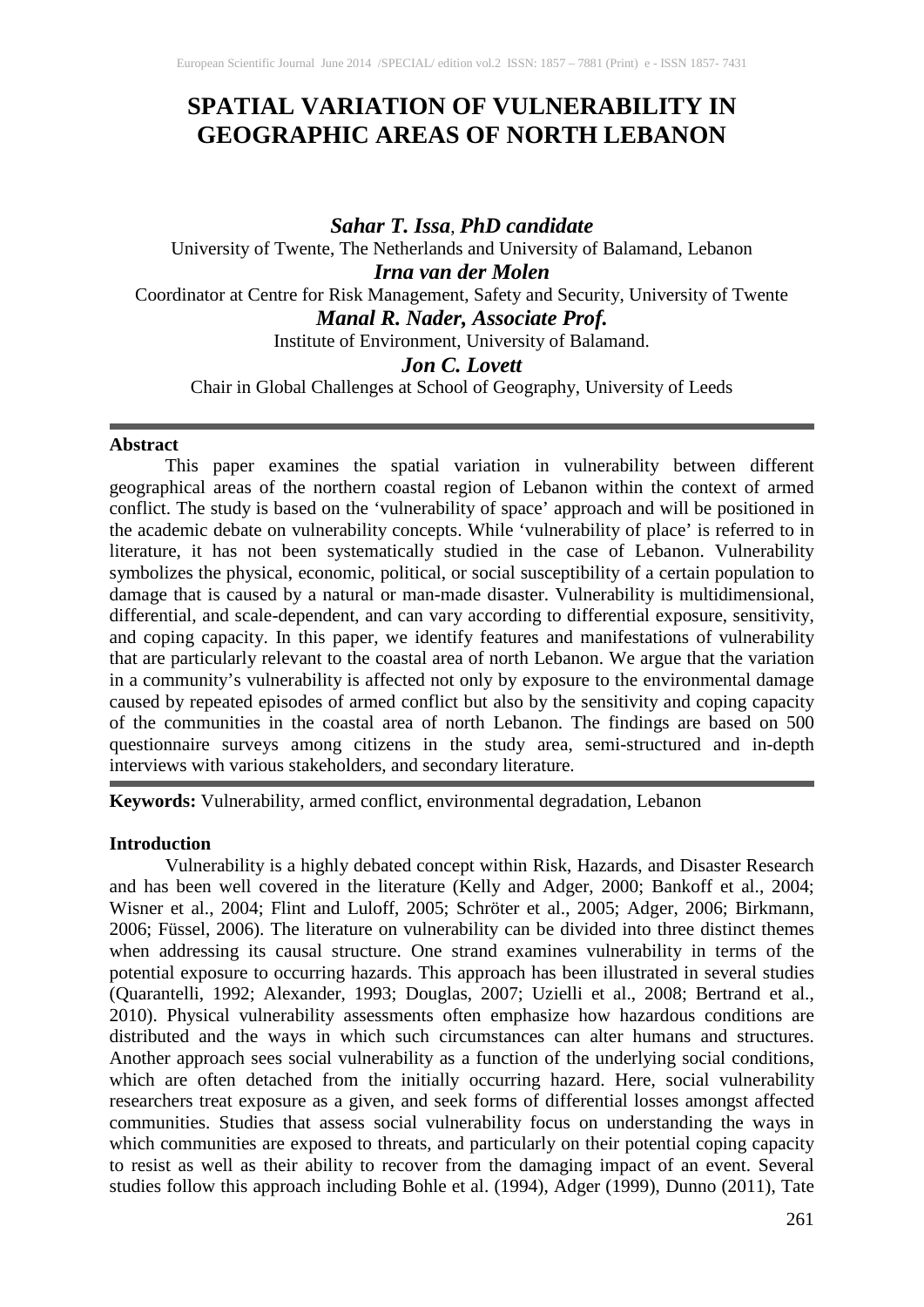(2012), and Yoon (2012). The third perspective, labelled vulnerability of place, combines both biophysical and social approaches. Vulnerability of place is thus considered in terms of biophysical risk and social response, while centered on a specific geographical domain. Research that adopts this perspective studies vulnerability within a specific geographical area in order to determine the location of vulnerable people and places, or within a social place to identify which groups are most vulnerable within that place. The vulnerability of place approach has been followed in several studies (Clark et al., 1998; Boruff et al., 2005; Cutter et al., 2000; Cross, 2001; Cutter et al., 2008).

In this paper, we adopt the vulnerability of place approach to examine the spatial variation of vulnerability across various geographical areas of the coastal area of north Lebanon within the context of armed conflict. The coastal area of north Lebanon has been involved in several episodes of armed conflict going back more than thirty years. Repeated armed conflicts in this area have resulted in substantial damage to the environment and subsequently to its communities, which are considered to include the poorest and most deprived families in Lebanon, thus adding to their existing vulnerabilities and aggravating their situation. In this study, we attempt to answer the following questions. What features and manifestations of vulnerability are particularly relevant to the coastal area of north Lebanon? How does vulnerability vary across the geographical areas within the study site? Both quantitative and qualitative methods are used in answering the questions, through semistructured and in-depth interviews with various stakeholders, 500 questionnaires distributed among citizens living in the study areas, and secondary literature. Results show that the variation in communities' vulnerability in the coastal area of north Lebanon has been affected not only by exposure to the environmental damage caused by episodes of armed conflict but also by the sensitivity and coping capacity of the communities. In the next section, we present a brief literature review on the vulnerability of place concept. Following this, we describe the study area and explain the methods used. Then we discuss the findings and draw conclusions.

# **Theoretical Background**

The inspiration for this study into understanding vulnerability, how it is manifested, and how it varies geographically within the study area stems from the 'Hazards of Place' theory as developed by Cutter (1996). When studying the vulnerability of place, 'place' is specifically highlighted in the context of '*people living in hazardous places or in places made to be hazardous, not through choice but through external social, political, and economic forces*' (Lewis and Kelman, 2010, p.193). Thus, the inhabitants of a place often inherit and become subjected to the vulnerability of that place. According to Lewis and Kelman (2010), events that occurred in the recent or even the distant past of a certain place can affect not only the occupants of that place at the time they occurred, but also the inhabitants that follow: future generations for many years and maybe permanently. In addition, events that occur in a certain place may accumulate and through this become a manifestation of vulnerability of people, regardless of whether those people grew up there or moved in at a later stage. This is true not only for the inhabitants of a certain place, but also for people living in adjacent, proximate, and even distant areas. For example, displaced peoples and individuals who migrate as a result of vulnerability, or as a result of the manifestation of vulnerability in a disaster, can affect near or far communities through the vulnerability of the place from where they came (Lewis and Kelman, 2010).

As such, place vulnerability refers to people's vulnerability in a specific geographic location and identifies its casual structure, spatial variation, and possible means for its reduction (Cutter et al., 2000). It combines potential exposure and social response but within a specific area. This approach was first conceptualized by Cutter (1996) who developed the 'hazards-of-place' model of vulnerability. This model is exploratory in nature, and integrates both the biophysical and social aspects of vulnerability by tying them to specific places.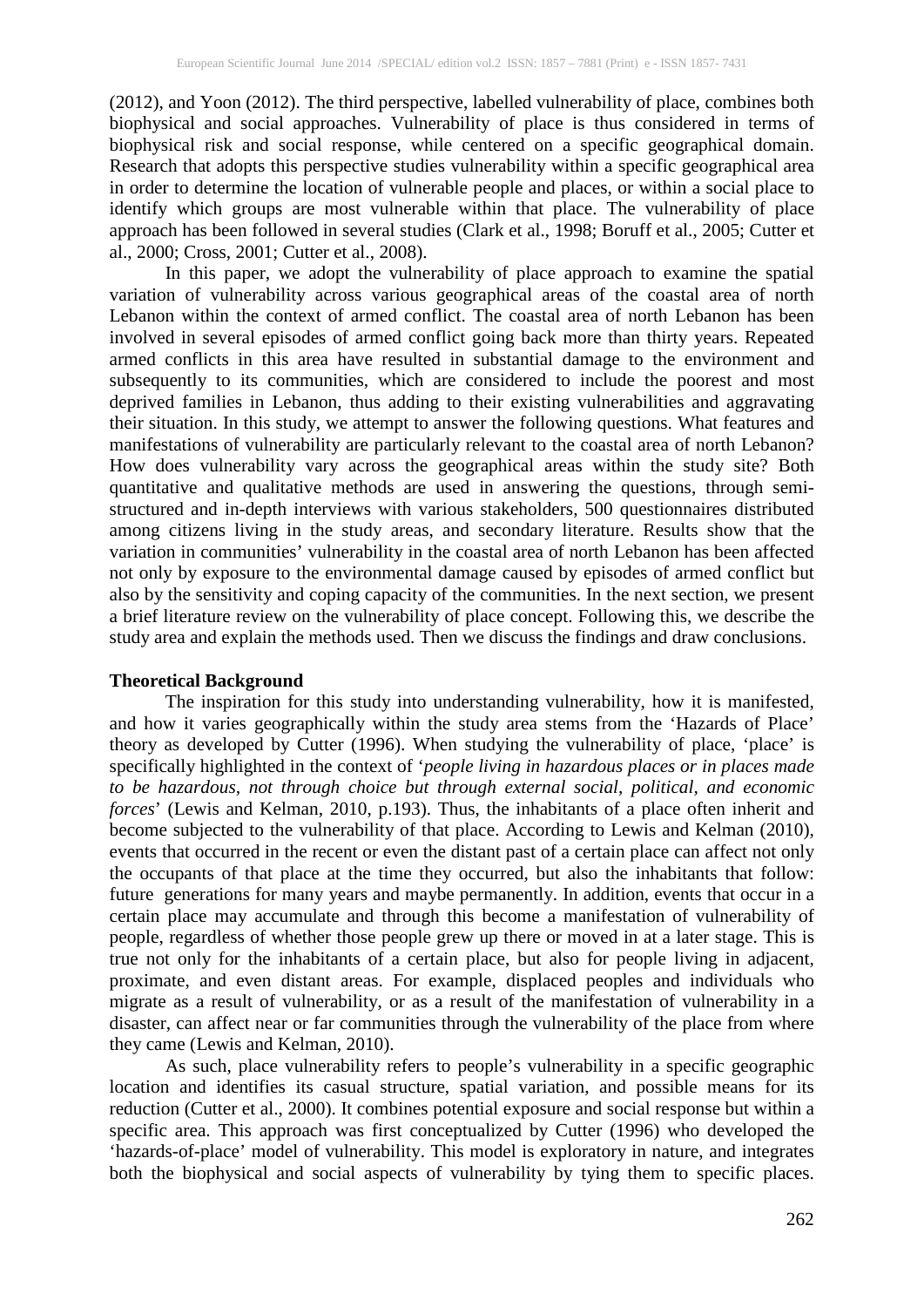Emphasizing the place offers the opportunity to study some of the fundamental social and biophysical characteristics that contribute to vulnerability, and also to evaluate their interaction and intersection (Cutter et al., 2000). Vulnerability of place may change over time depending on variations in the risk, mitigation, and settings within which hazards take place. Based on the hazards-of place model of vulnerability, the interaction between risk and mitigation produces an initial hazard potential, which is affected by the social fabric and the geographic context (Cutter, 1996). The social fabric covers various demographic and socioeconomic features of the area, in addition to the perceptions and experiences of the community regarding risks and hazards. The geographic context encompasses the geographic characteristics of the area as well as the exposure and proximity to hazardous events (Cutter et al., 2000). The interaction between the social fabric and the hazard potential generates a social vulnerability, while the interaction between the geographic context and the hazard potential leads to biophysical vulnerability. Place vulnerability results from the interaction between biophysical and social vulnerabilities (Cutter et al., 2000; Cutter et al., 2003). In this model, vulnerability of place presents a feedback loop to the risk input and the mitigation of origin that allows an increase or decrease in both risk and mitigation, resulting in either increasing or decreasing vulnerability (Cutter, 1996). From this perspective, the model is essentially dynamic and identifies the complex and continuously varying nature of vulnerability (See Figure 1, taken from Cutter, 1996, p.536).



Figure 1. The hazards-of-place model (Source: Cutter, 1996, p.536).

In measuring vulnerability of place, biophysical vulnerability is measured in terms of exposure. Variables associated with exposure often involve proximity to the source of threat, the probability or frequency of an event, and its magnitude, duration, or spatial impact (Luers, 2005; Adger, 2006; Gallopín, 2006). Social vulnerability is often measured by the quality of settlements and infrastructure, special needs' population, socioeconomic status, gender, race, and similar facets (Cutter, 1996; Cutter et al., 2000; Cutter et al., 2003). In vulnerability studies, both the geographic scale and the time dimension are problematic issues when measuring vulnerability. Detailed vulnerability measurements are often conducted on the local level. However, detailed local case studies are often submerged within larger designs and distributions as part of the methodological applications employed. Further, even though the literature recognizes that time is a crucial dimension of vulnerability, the temporal context remains one of the least tackled features of vulnerability (Cutter, 1996).

#### **Study Area**

The study site comprises the coastal area of north Lebanon which extends over 100 km or along roughly 40% of the entire Lebanese coast (Mitri et al., 2012). The area encompasses 24 cities and villages distributed among five areas: Akkar, Menieh, Tripoli, Koura, and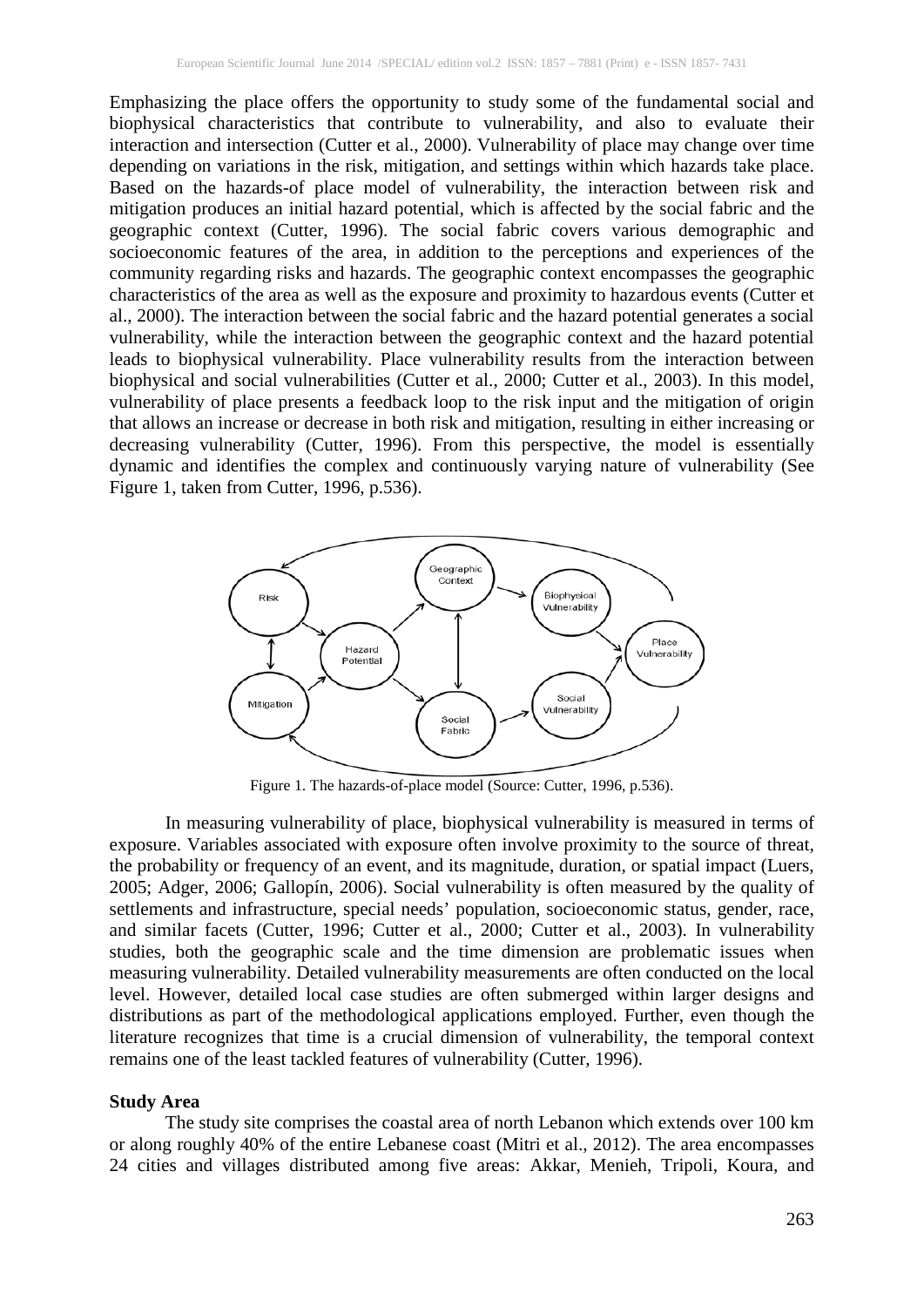Batroun (Figure 2). The northern areas are largely agricultural, whereas the southern part of this coastline is characterized by urbanized areas with a number of large cities such as Tripoli and Batroun (Institute of the Environment, 2007). The population of north Lebanon is estimated to be around 764,000 inhabitants, around 20% of the total population of Lebanon (Central Administration of Statistics, 2007). The north of Lebanon is considered to be the poorest and most deprived part of the country, housing 46% of the extremely poor population and 38% of the overall poor within the country (El-Kak, 2000; Das and Davidson, 2011). In addition, this region is marginalized and has been historically neglected by the Lebanese government that focuses mainly on Beirut and its suburbs (Volk, 2009). The coastal area of north Lebanon has been involved in several episodes of armed conflict, namely the 1982 Israel Invasion, the 2006 Israel-Lebanon War, the 2007 Nahr el Bared Clashes, and the 2008 Tripoli Clashes, all of which have had direct and indirect impacts on the area. In particular, the study area was heavily affected by the Nahr el Bared Clashes in 2007 which had direct impacts including deaths, injuries, and environmental damage as well as indirect impacts such as people displacement, and disruption of agricultural and fishery activities.



Figure 2. Map of the study site.

# **Methodology**

In this study, we define vulnerability as the 'susceptibility of the communities of the coastal area of north Lebanon to environmental damage caused by episodes of armed conflict and their capacity to cope with threats or damage caused in that context'. We chose the 'hazards of place' model for various reasons. First, since this model combines both physical and social aspects of vulnerability, it sits at the intersection of the different models and theories used to study vulnerability. As such, it allows a more holistic understanding of vulnerability. Another reason for adopting this model is its focus on a specific geographic domain, which fits the purpose of this study that addresses a specific local area: the coastal area of north Lebanon. This approach will highlight the exceptional aspects of each area studied within the context of an overarching model. Third, the model recognizes the dynamic nature of vulnerability, and how small changes in its constituents can produce wider changes in place vulnerability. In addition, this model regards people as active participants within the vulnerability process with its emphasis on the importance of mitigation. Finally, Cutter's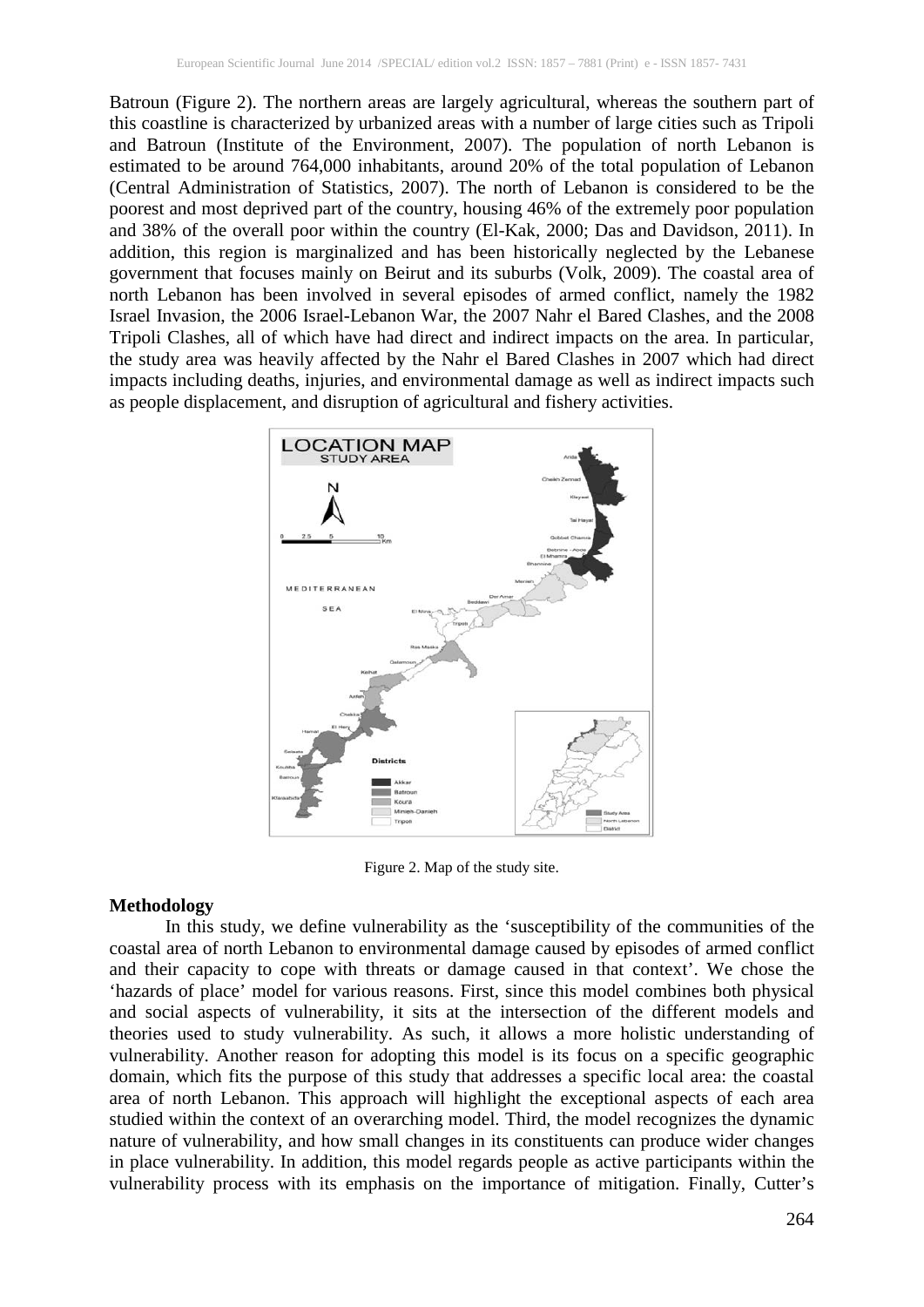model encompasses a wide array of factors in providing an overview of vulnerability. It involves quantitative variables, such as age, education level, and gender, while also focusing on factors that are hard to assess and analyze using quantitative approaches. This necessitates the use of both quantitative and qualitative methods that lead to a better understanding of the topic being studied.

While both quantitative and qualitative methods were used in studying the vulnerability of place, we put a greater focus on qualitative approaches due to several reasons such as time pressure, a lack of local-level quantitative data, and an inability to quantify some of the variables. Variables and indicators of biophysical and social vulnerability were selected that fitted the context of the study area as well as the context of armed conflict. In terms of biophysical vulnerability, the variables refer mainly to exposure, such as location, onset, intensity, and frequency of armed conflict, as well as the proximity of the area to an armed conflict. For social vulnerability, the variables used included age, gender, education level, main economic sectors, income inequality, entitlement to land or resources, infrastructure quality, information assets, material assets, type of social problems in the area, level of preparedness for disasters, presence of emergency plans, and institutional capacity to deal with disasters.

## **Data Collection and Analysis**

We used both qualitative and quantitative methods to fulfill the objective of the study through document analysis, structured interviews with key informants from the 24 cities and villages in the targeted area, in-depth interviews with various stakeholders, and the distribution of 500 questionnaires among citizens in the study area. In these various ways, we assessed place vulnerability in the coastal area of north Lebanon.

As a first step, we carried out a documents analysis. Various kinds of documents such as accessible UN, World Bank, and UNRWA reports, NGO reports, and previous studies were identified through internet searches, visits and contacts with official institutions such as the Ministry of Environment, Ministry of Agriculture, High Relief Committee, Ministry of Social Affairs, the Al Fayhaa Union, and the Council for Development and Reconstruction. This step aimed to collect information regarding the major impacts, particularly environmental ones, of the four recent episodes of armed conflict on the communities of the coastal area of Lebanon, as well as the socioeconomic conditions present in the cities and villages of the study area. We carried out structured interviews with key informants, mainly with heads of the 24 cities and villages, or their representatives, within the study area. The aim here was to collect information about the constitution and characteristics of each city or village as well as environmental, social, economic, and political factors that can affect vulnerability in these areas. In addition, data regarding damage, and particularly environmental damage, caused by the various episodes of armed conflict were collected. In addition, we held in-depth interviews with a range of stakeholders encompassing representatives of institutions that were involved in post-conflict interventions such as United Nations Development Programme, Ministry of Environment, Ministry of Social Affairs, and Ministry of Agriculture. Representatives from Non-Governmental Organizations present in the study area, such as the Safadi Foundation, René Moawad Foundation, and World Vision were also interviewed. Data gathered from these interviews concentrated on the type of damage, particularly environmental damage in the area, the communities and groups within the communities who were particularly affected and their characteristics, the general socioeconomic conditions of the communities, and the interventions and initiatives carried out following each of the episodes of armed conflict, and especially the 2006 Israel-Lebanon War and the 2007 Nahr el Bared Clashes, which had the most severe impacts on the area. According to the data collected, farmers and fishermen were among the groups most vulnerable to environmental damage in the studied area. Following this, several interviews were held with farmers and fishermen in the study area to know more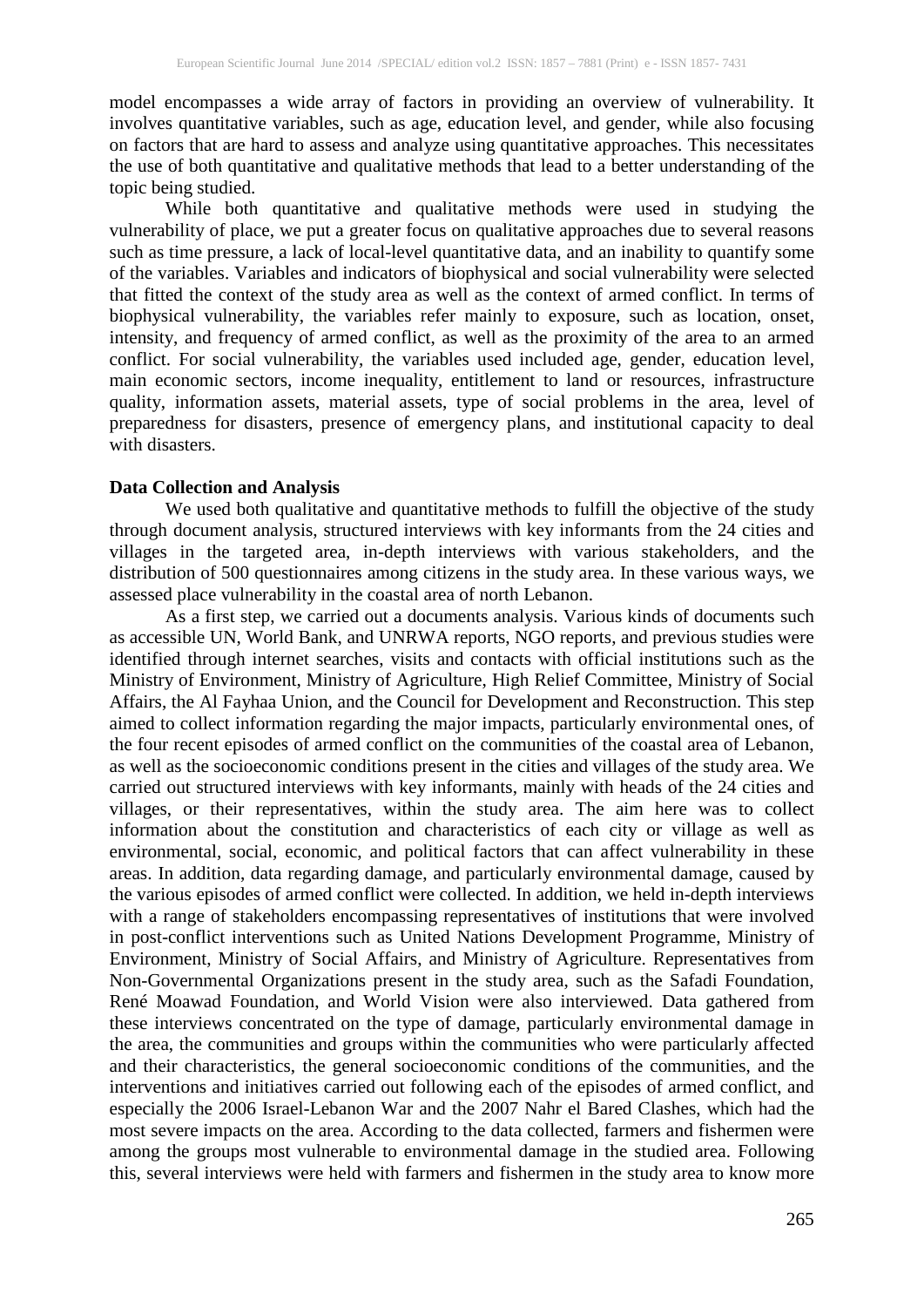about the type of damage they suffered as a result of the conflicts, their general socioeconomic situation, the problems that they faced daily, and the way in which the different episodes of conflict affected their lives. The final step in the data collection process involved a survey of citizens in the area that aimed to measure variables that were difficult to assess from secondary literature and interviews, such as age, family size, education level, occupation, income per capita, membership of any organization or group, entitlement to land or resources (such as land and home ownership), informational assets (such as number of people connected to the internet and landlines, and the number of people with a mobile number and television), and material assets (such as type of lighting, sources of water, and type of health services). A total of 500 questionnaires were distributed proportionally among the citizens in each of the five areas. The sample size was calculated using the formula  $n =$ the citizens in each of the five areas. The sample size was calculated using the formula  $n = \frac{N}{\sqrt{N}}$  (Israel, 1992, p.4); where n is equal to the sample size. N to the population size, and e  $\frac{N}{1+N(e)2}$  (Israel, 1992, p.4); where n is equal to the sample size, N to the population size, and e to the level of precision which is equal to 10% for each region and 5% for the entire study area in our case. After calculating the number of questionnaires to be completed in each area, we determined the number of questionnaires to be returned in each village or city based on the population of each village or city as a proportion of the total population of each area. The participants were chosen based on systematic random sampling. We chose this approach for two main reasons. The first being the lack of official statistical reports providing detailed information about age, gender, education, etc. at the local level. The second was the complex nature of the population in Lebanon in general, and in the north in particular, which is characterized by diverse religious, political, and ideological affiliations. In addition, it is argued that when participants are randomly chosen, the probability of any one individual being involved is exactly equal to the probability of including any other individual and hence the random sample is most representative of the total population of the area under study (Alreck and Settle, 2004, p.71). Before distributing the survey, we carried out a pilot test for acceptability and accuracy, and subsequently adjusted the questionnaire as required. In the data analysis, quantitative data from the survey were used to develop a social vulnerability index using Microsoft Excel, and the qualitative data were analyzed using NVivo 10 software. The data analysis focused on uncovering manifestations and features of place vulnerability in the studied area.

#### **Results and Discussion**

The results showed variations in place vulnerability among the five geographic areas of the study area. We will first present and discuss the results obtained for biophysical vulnerability. We follow with the results and discussion on social vulnerability. The results for biophysical and social vulnerability are then combined and integrated into the hazards-ofplace model to produce place vulnerability.

#### **Biophysical vulnerability**

In this paper, biophysical vulnerability is assessed in terms of exposure. The variables used included proximity to the source of threat, probability or frequency of an event, its magnitude, duration, and spatial impact. The coastal area of north Lebanon has been exposed to four major episodes of armed conflict that are considered to have had severe impacts on the area. The various episodes of armed conflict differed in terms of nature, magnitude, and scale. The definition of armed conflict used here is adopted from the Uppsala Conflict Data Project (UCDP) as '*a contested incompatibility that concerns government or territory or both where the use of armed conflict force between two parties results in at least 25 battle-related deaths. Of these two parties, at least one has to be the government of a state*' (Gleditsch, 2002, p.619). The 1982 Israel Invasion was on a national scale. It started on June 6, 1982 and lasted 11 months and 11 days. This conflict is not viewed as a state-based conflict by UCDP since the invasion targeted the Palestinian Liberation Organization and not the Lebanese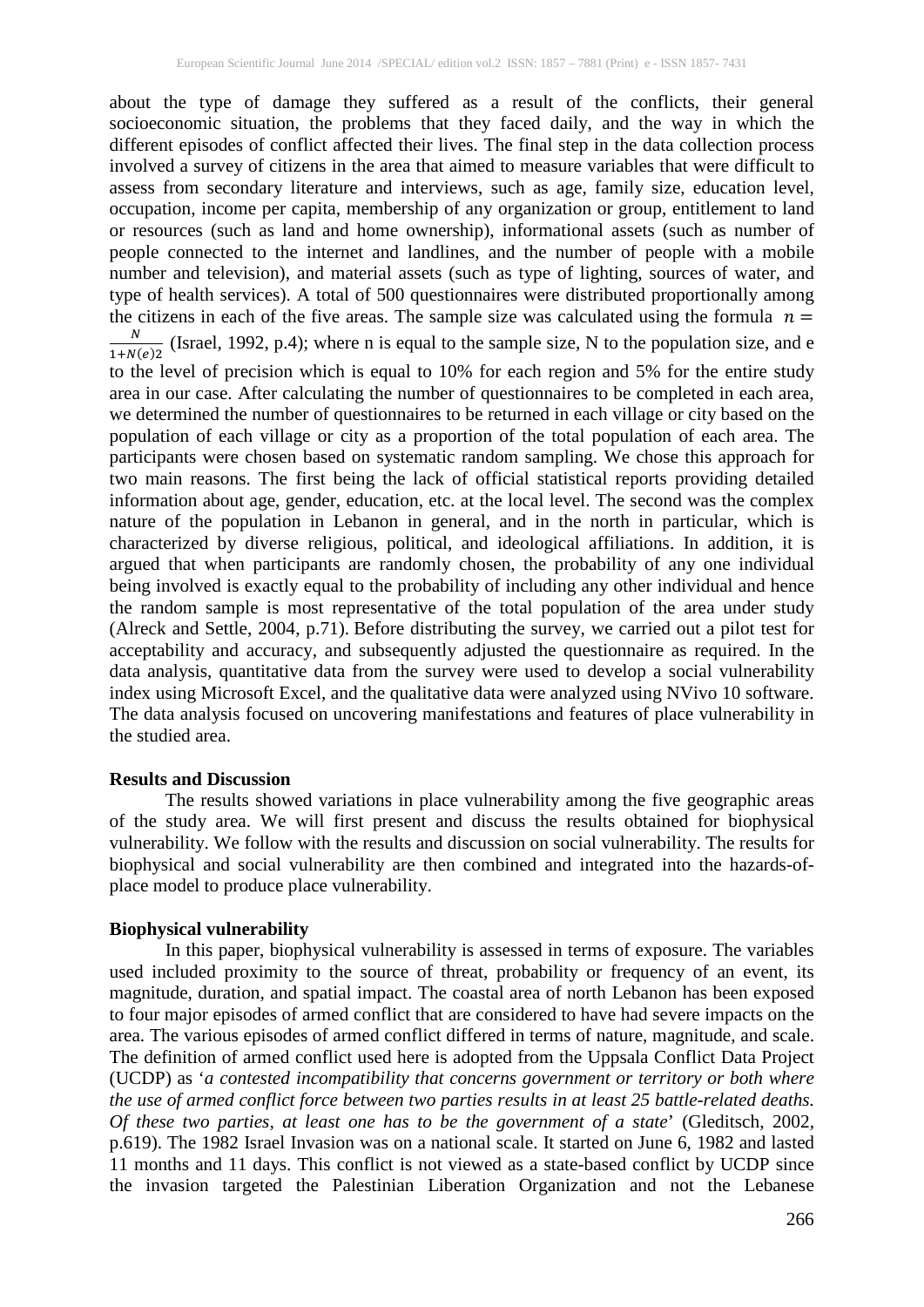government (UCDP, 2013a). The 2006 Israel-Lebanon War is considered as an interstate conflict between the states of Israel and of Lebanon. The war started on July 12, 2006 and lasted 31 days. Most of the coastal area of north Lebanon was targeted in some way by this conflict (UCDP, 2013a). The Nahr el Bared Clashes in 2007 were located in Nahr el Bared Camp, a Palestine refugee camp located in the coastal area of north Lebanon within the municipal boundaries of Bhannine and El Mhmara in the area of Akkar. The camp was established for Palestinians fleeing the Arab-Israeli War in 1948 (UNRWA, 2008). The clashes started on May 20, 2007 and lasted for 105 days. According to the Uppsala Conflict Data Project (UCDP), the Nahr el Bared Clashes are not recorded as a state-based armed conflict since the conflict does not fulfil the criteria for such (UCDP, 2013b). The clashes are categorized as an insurgency. The 2008 Tripoli Clashes are considered as internal since they concerned two neighborhoods located in Tripoli. The clashes started on May 7, 2008 and lasted for five months. Clashes in Tripoli have increased recently as a spillover from the war in Syria but these events are too recent to be included in this research.

Proximity to armed conflict is seen as an important variable of physical vulnerability. Even though the 2007 Nahr el Bared Clashes were focused on the Nahr el Bared Camp, adjacent municipalities were severely affected, in particular the six municipalities surrounding the camp: Bhannine, El Mhamra, Bebnine–Abde, Der Amar, Menieh, and Beddawi. It was also reported that other nearby municipalities, such as Qobbet Chamra and Klayaat, were also targeted during the clashes. Similarly, the 2008 Tripoli Clashes had direct impacts not only on Tripoli but also on surrounding municipalities such as Beddawi. Thus, areas in proximity to armed conflicts incur increased physical vulnerability to environmental damage caused by the armed conflict. The frequency and intensity of armed conflict may also have an influence on physical vulnerability. In this paper, frequency refers to the number of armed conflict events in an affected area and intensity refers to the nature of the environmental damage in the affected areas. The coastal municipalities of Akkar and Menieh were the most affected in terms of frequency and intensity. The seven coastal municipalities of Akkar area (Arida, Cheikh Zennad, Tal Hayat, Klayaat, Qobbet Chamra, Bebnine-Abde, and El Mhamra) and the four municipalities of Menieh (Bhannine, Menieh, Der Amar, and Beddawi) were exposed to all four episodes of armed conflict. In addition, these areas were severely impacted upon by the various events, particularly the 2006 Israel-Lebanon War and the 2007 Nahr el Bared Clashes. The coastal municipalities of Akkar and Menieh areas suffered both direct and indirect environmental impacts. Direct impacts included an oil spill resulting from the 2006 Israel-Lebanon War, infrastructure and building damage resulting from both the 2006 Israel-Lebanon War and the 2007 Nahr el Bared Clashes, and land degradation resulting from the 2007 Nahr el Bared Clashes. The Iraqi Petroleum Company located in Beddawi municipality in Menieh area was damaged during the 1982 Israel Invasion causing severe environmental impacts. The various indirect impacts included population displacement and severe impacts on agriculture and fisheries as a result of the 1982 Israel Invasion, the 2006 Israel-Lebanon War, the 2007 Nahr el Bared Clashes, and the 2008 Tripoli Clashes. Indirect impacts were greater than the direct impacts in Akkar and Menieh since agriculture and fisheries are the most important sectors in these areas alongside trade. Fishermen and farmers are among the most vulnerable and poorest families, particularly in Akkar and Menieh areas which themselves are considered as the poorest and most deprived areas in Lebanon (Hanafi, 2008; Mouchref, 2008). Municipalities in Koura and Batroun areas have been the least affected in terms of frequency and intensity. Koura area includes three municipalities that have a coastline (Ras Maska, Kelhat, and Anfeh) and Batroun area includes seven coastal municipalities (Chekka, El Hery, Hamat, Selaata, Koubba, Batroun, and Kfaraabida). In terms of frequency, Koura and Batroun areas were exposed to two of the four armed conflicts: the 1982 Israel Invasion and the 2006 Israel-Lebanon War. In terms of intensity, environmental damage was minor and not all municipalities were subjected to damage. For instance, a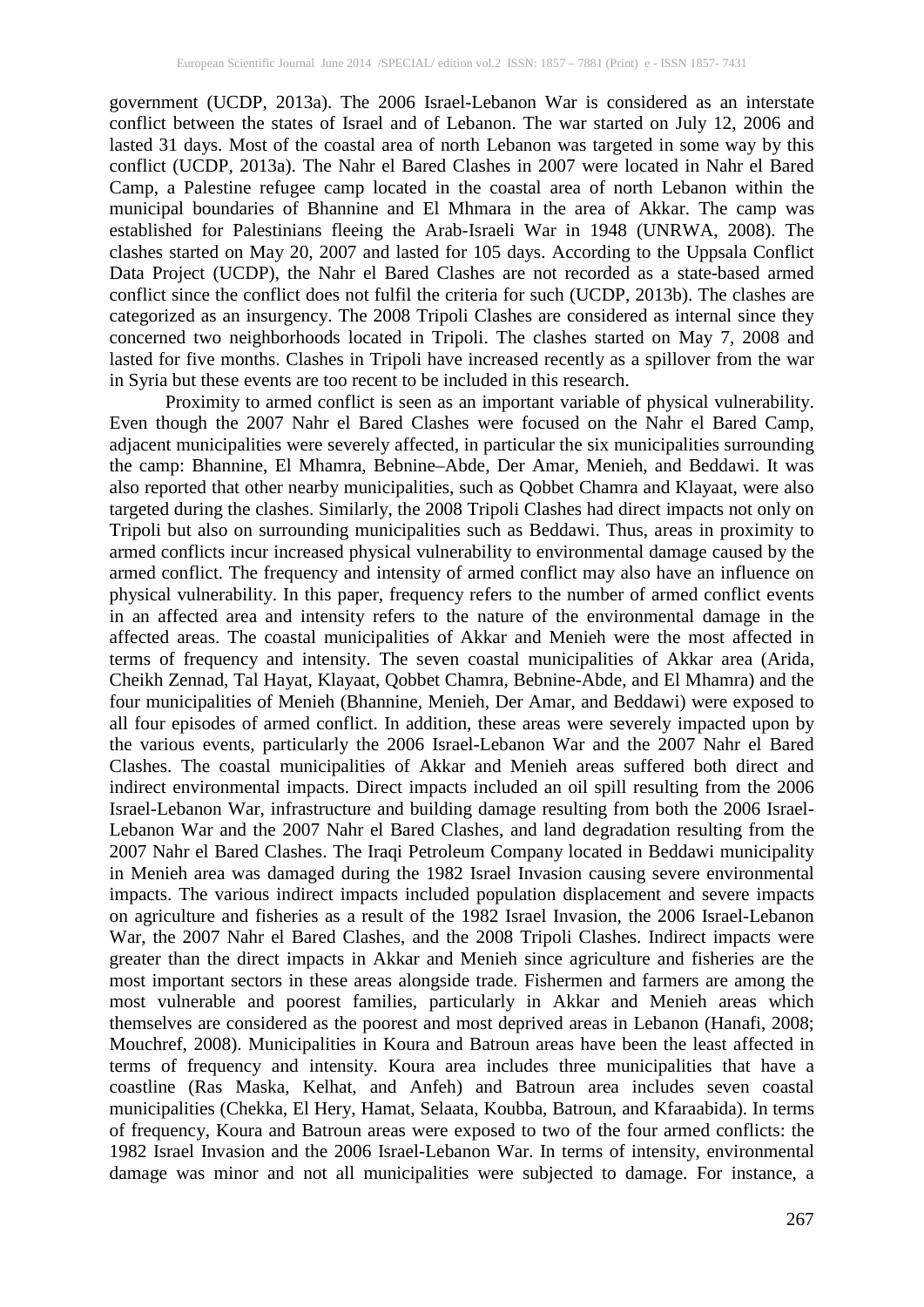displacement of population as a result of the 1982 Israel Invasion was only recorded in the city of Batroun. The oil spill during the 2006 Israel-Lebanon War affected most of the municipalities, and a bridge was damaged in Kfaraabida. In addition, the tourism sector was impacted upon in Batroun and El Hery although the impacts were short term. The Tripoli area is made up of the municipalities of Tripoli, El Mina, and Qalamoun. The frequency and intensity of armed conflict differed among the municipalities of this area. The Tripoli municipality was exposed to four episodes of armed conflict whereas El Mina and Qalamoun municipalities were subjected to two episodes of armed conflict, the 1982 Israel Invasion and the 2006 Israel-Lebanon War. The intensity is considered to be medium. For the Tripoli municipality, the impacts include the oil spill during the 2006 Israel-Lebanon War and population displacements during the 2006 Israel-Lebanon War, during the 2007 Nahr el Bared Clashes, and during the 2008 Tripoli Clashes. The latter also caused infrastructural damage in the neighborhoods where the clashes occurred. In El Mina and Qalamoun, the impacts included harm to the fishery and tourism sectors and population displacement as a result of the 2006 Israel-Lebanon War. However, the fishery and tourism sectors are not the most important sectors in these areas. Thus, the combination of the different variables, encompassing location, nature, onset, frequency, intensity, and proximity to armed conflict, reveals variation in biophysical vulnerability along the coastal area of north Lebanon. The results indicate that Akkar and Menieh areas have the highest level of biophysical vulnerability, Tripoli area has a medium level of vulnerability, and Koura and Batroun areas have low levels of biophysical vulnerability.

#### **Social Vulnerability**

In order to assess social vulnerability, a social vulnerability index was calculated for each of the five areas using the standardization technique (Briguglio, 1995; Kaly et al., 1999; St. Bernard G., 2007) also known as Min Max rescaling (Yoon, 2012). The variables included in the index were age, number of household members, education, access to information (Internet subscription, mobile subscription, landline subscription, and television ownership), material assets (home and land ownership), access to public services (access to water, electricity, and health insurance), occupation, income, and organization membership. The vulnerability for each variable in the dataset was calculated using the formula  $V = (X \text{Xmin}/(\text{Xmax} - \text{Xmin})$ , where V is the degree of vulnerability arising from the variable for each area, X is the value of the variable included in the vulnerability index for each area, and Xmax and Xmin are the maximum and minimum values of the variable across all five areas. This calculation results in a score between 0 and 1. This calculation was performed for each variable to be included in the index, and then an average of all the V's was calculated to give 'an index' (again between 0 and 1). The index was calculated for each of the five areas (Akkar, Menieh, Tripoli, Koura, Batroun). They could then be ranked, with a higher score indicating a lower vulnerability.

The results (Table 1) showed that communities in Akkar area were the most vulnerable of those within the study area followed by those in Tripoli area. The coastal communities in Batroun area show the lowest levels of social vulnerability, with Menieh and Koura areas showing medium levels of social vulnerability.

| Lable 1: Social Vulnerability Index for each of the five areas of the coastal area of north Lebanon |          |          |          |          |          |
|-----------------------------------------------------------------------------------------------------|----------|----------|----------|----------|----------|
| Area                                                                                                | Batroun  | Koura    | Tripoli  | Menieh   | Akkar    |
| l Vulnerability Index<br>Social                                                                     | 0.609333 | 0.537603 | 0.434674 | 0.522693 | 0.377524 |

Table 1: Social Vulnerability Index for each of the five areas of the coastal area of north Lebanon

The fact that the communities in Akkar area show the highest level of vulnerability was also supported in the structured and in-depth interviews as well as in the secondary literature. Akkar area has been classified as one of the most deprived areas in Lebanon (Hanafi, 2008; Mouchref, 2008; Das and Davidson, 2011). The existing situation of deprivation in Akkar area results from a combination of various reasons. A full examination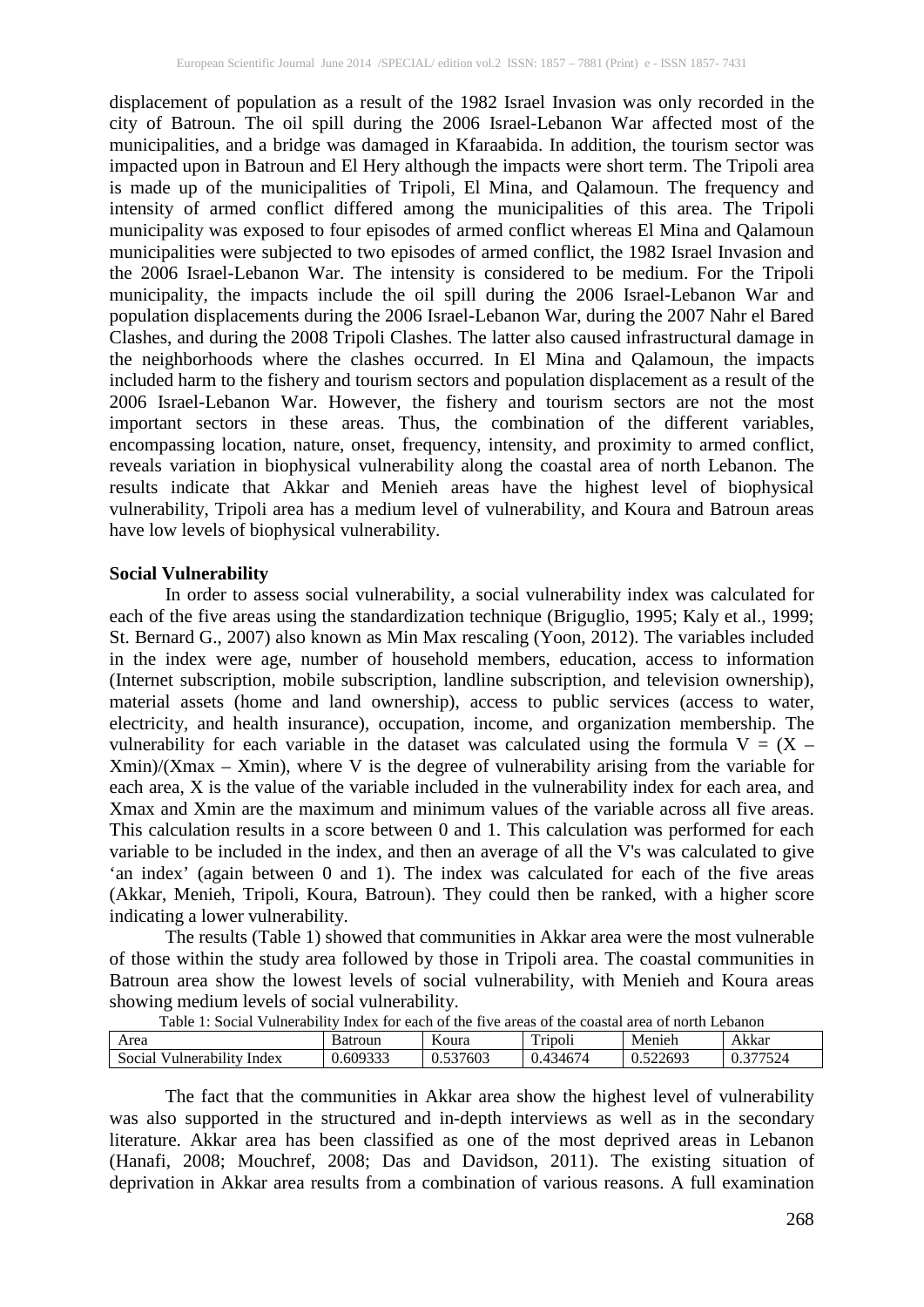of these reasons is beyond the scope of this paper although we do discuss the most important reasons. The foremost characteristic of this area was the persistence of a feudal system until the early 1970s, and this had a major influence on the socioeconomic situation in the area. A ruling elite of large estate landowners used to control powerless laborers and residents who used to work as sharecroppers on the feudal lands. The feudal nature of the society has now been replaced by a structure based on wealthy and powerful families. In addition, Akkar area reveals all the typical characteristics of poor and marginalized rural communities, with poor infrastructure and low quality services in addition to other features such as limited sources of income and inadequate support from government and civil society (Mouchref, 2008). This situation is due to the centralized system operating in the country where most of the economic and development projects have historically been focused on Beirut, with the peripheral areas being marginalized leading to unequal growth between the different areas of the country. This fact was emphasized during the interviews and survey, with most participants reporting that they felt neglected by the Lebanese government and marginalized from the rest of the country. Another major reason for this finding is the dependence of communities in the Akkar and Menieh areas on natural resources, with agriculture and fisheries being major economic sectors for income generation. The findings are in line with the literature on vulnerability of place as covered by Cutter et al. (2003) who explain that environmental change - resulting from various episodes of armed conflict in our case - can result in a form of economic vulnerability for areas that rely on one economic sector for income generation, especially when that involves natural resources. This is particularly evident in the areas of Akkar and Menieh that heavily depend on agriculture, fishing, and trade. Fishermen and farmers are among the most vulnerable and poorest families in these areas and felt the largest impacts that resulted from the episodes of armed conflict (FAO, 2006; Mouchref, 2008). For example, as a result of the 2006 Israel-Lebanon War and the 2007 Nahr el Bared Clashes, fishermen along the coastal area of north Lebanon, and in particular in these two areas, lost their only source of income as they were unable to go to sea during the periods of conflict (FAO, 2006; UNDP, 2007; World Bank, 2007; Hanafi, 2008; Mouchref, 2008). Farmers in these areas experienced similar impacts. The 2006 Israel-Lebanon War and its aftermath caused large losses due to difficult access to agricultural lands, which made harvesting impossible and led to the degradation of crops, obstructions to the transportation of agricultural products and monopoly control of prices (FAO, 2006; Mouchref, 2008). The Nahr el Bared Clashes in 2007 had a more direct and severe impact on the farmers in this area. Agricultural lands, greenhouses, and roads were severely damaged, and farmers were unable to reach the fields resulting in crop deterioration. Transportation of products to the market was also hampered by the fighting. As a consequence, farmers lost their income from harvests for two successive years and found themselves in a downward spiral of debt (Mouchref, 2008). It is important to also mention that fishermen and farmers in these areas also suffer from socioeconomic problems that frequently place them in a cycle of poverty and debt. For example, they often suffer from natural disasters during winter which can result in losses in their only source of livelihood, leading to other problems such as difficulties in accessing medical care, low income, poverty, and lack of access to any training opportunities that might exist.

Further, the results also show that the areas with the lowest social vulnerability indices (Akkar, Menieh, and Tripoli) are showing increasing levels of social and economic problems such as violence, drugs, unemployment, robberies, child labor, schools drop-outs, poverty, and women's disempowerment. These problems in turn can increase a community's vulnerability and threaten human security. In addition to the social sensitivity of these areas, the results showed a low level of coping capacity in all the five areas studied. Variables used to assess the coping capacity included perceptions regarding the level of preparedness for disasters, the presence of emergency plans, and the institutional capacity to deal with disasters. During the interviews, the heads or their representatives of the municipalities were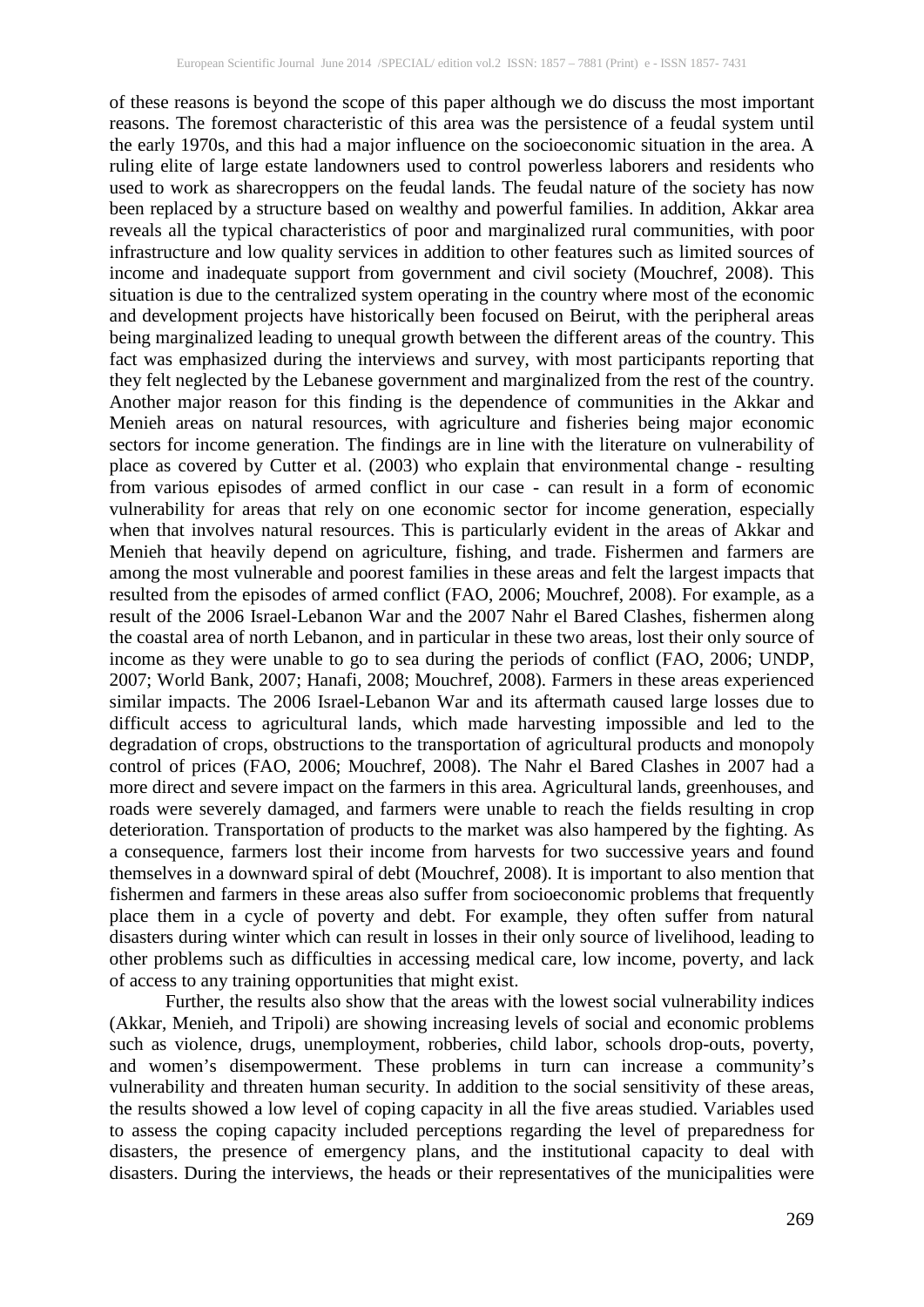asked about their perceptions of their institutional capacity to deal rapidly with the impact of a disaster, a violent conflict in this case, on affected environmental resources. Responses revealed a very limited or weak institutional capacity in all the five areas. According to local leaders and survey participants, the municipalities of Menieh and Batroun require expertise, personnel, and equipment. Most of the heads and their representatives noted that they suffer from a lack of financial budget and from government negligence. Particularly in Akkar and Menieh, they are exposed to and affected by natural disasters and armed conflict. When asked about their level of preparedness for disasters in general and for conflicts in particular, all the areas' leaders mentioned that there was no preparation to cope with armed conflict. However, several municipalities, mainly those where agriculture was a major economic sector, recorded a higher level of preparedness for natural disasters, especially in winter. In terms of the existence of emergency plans, the interviews revealed that there were no emergency plans in Akkar, Menieh, Koura, or Batroun. According to the municipalities of Batroun area, it is the government's responsibility to provide emergency plans and not the municipalities. Municipalities from Menieh area noted that the lack of a financial budget and assistance were important reasons for not being prepared for disasters and for not having any plans. The findings show a low level of coping capacity, mainly due to the negligence and marginalization of these areas by the government, which, in turn, can increase people vulnerability.

#### **From Risk to Place Vulnerability**

Based on the hazard of place model, combining the results for physical and social vulnerabilities resulted in differences in place vulnerability among the five areas of the coastal area of north Lebanon as follows: Akkar and Menieh show the highest levels of vulnerability followed by Tripoli, with Koura and Batroun showing lower levels of vulnerability (Figure 3). According to the model, vulnerability of place provides a feedback loop to the inputs of risk and mitigation, enabling an increase or decrease in both risk and mitigation, resulting in either increasing or decreasing vulnerability (Cutter, 1996). This argument is supported by our results, where areas such as Akkar, Menieh, and Tripoli that experienced an increase in, or several episodes of, armed conflict showed an increase in vulnerability. In addition, these areas perceived a lower level of mitigation and preparedness for risks than the other areas. As such, these areas need to increase their mitigation processes in order to decrease their vulnerability. However, other areas such as Koura and Batroun who have experienced fewer episodes of armed conflict showed a lower level of vulnerability than other areas but also low levels of mitigation. This was because the areas of north Lebanon are in general neglected by the government due to the centralized system in the country, an approach that also limits the municipalities' performance in many cases due to some imposed restrictions. Another aspect that hampers the progress and development of projects is the limited financial budgets allocated to the municipalities. Therefore, most municipalities have to rely on private or international funding agencies for development projects and mitigation processes. It is also important to observe that the model suggests that a higher level of place vulnerability can increase the risk of armed conflict. This means that areas such as Akkar, Menieh, and Tripoli have a greater risk of armed conflict than other areas. An examination of recent political events in these areas, which show a large potential for armed conflict, supports this with the recent clashes in Tripoli being a good example. However, vulnerability is not the only trigger for armed conflict. While a high level of vulnerability can create a situation that increases the risk of armed conflict, other reasons can also cause conflicts or potential conflicts such as the political situation in the country or spillovers from the war in Syria. However, in this paper we do not study the reasons and factors that can trigger armed conflict.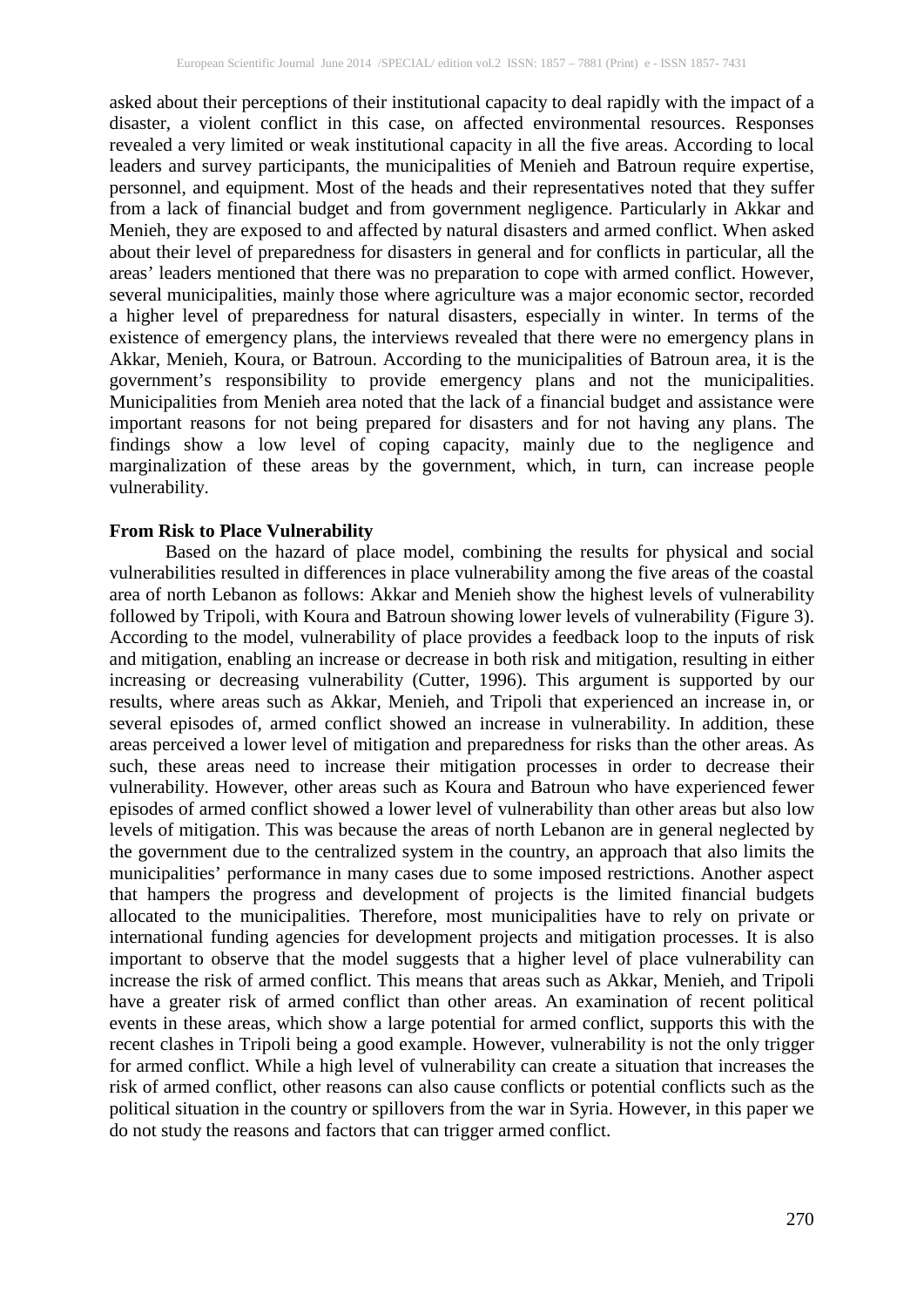

Figure 3. Place vulnerability in the coastal area of north Lebanon.

## **Conclusion**

This paper has assessed and identified the spatial variation in communities' vulnerabilities to environment damage caused by various episodes of armed conflict within five coastal areas of north Lebanon. Results showed that the variation in vulnerability does not only result from exposure to armed conflict but also from existing conditions including the sensitivity and coping capacity of the communities. The areas of Akkar and Menieh showed the highest levels of vulnerability followed by Tripoli. In comparison, Koura and Batroun showed lower levels of vulnerability. The model used was able to show the dynamic and complex nature of place vulnerability and the ways in which it can vary within a certain geographic area. The coastal area of north Lebanon is good illustration of how vulnerability can vary within a relatively small area, hence highlighting the uniqueness and exceptional circumstances of the areas under study. The findings validate the literature on vulnerability of place that addresses human vulnerability in a specific geographic area through combining the physical and social aspects of vulnerability, and hence emphasizes the factors and aspects that can influence vulnerability and which are unique to each area.

#### **References:**

Adger Neil W. (1999) Social Vulnerability to Climate Change and Extremes in Coastal Vietnam. World Development, 27(2): 249-269.

Adger, Neil W. (2006) Vulnerability. Global Environmental Change, 16: 268-281.

Alexander, D. (1993) Natural Disasters. London: UCL Press.

Alreck, P. and Settle, R. (2004) Survey Research Handbook. 3rd ed. New York: McGraw-Hill. Bankoff Greg, Frerks Georg, and Hilhorst Dorothea (2004) Mapping Vulnerability: Disasters, Development, and People. Earthscan, UK and USA.

Bertrand, D. and Naaim, M. and Brun M. (2010) Natural Hazards and Earth System Sciences Physical vulnerability of reinforced concrete buildings impacted by snow avalanches. Nat. Hazards Earth Syst. Sci., 10: 1531–1545 (Published by Copernicus GmbH on behalf of the European Geosciences Union).

Birkmann J (2006) Measuring Vulnerability to Natural Hazards: Towards Disaster Resilient societies. United Nations University Press.

Bohle Hans G., Downing Thomas E., and Watts Michael J. (1994) Climate change and social vulnerability: Toward a sociology and geography of food insecurity. Global Environmental Change 1994 4 (1) 37-48.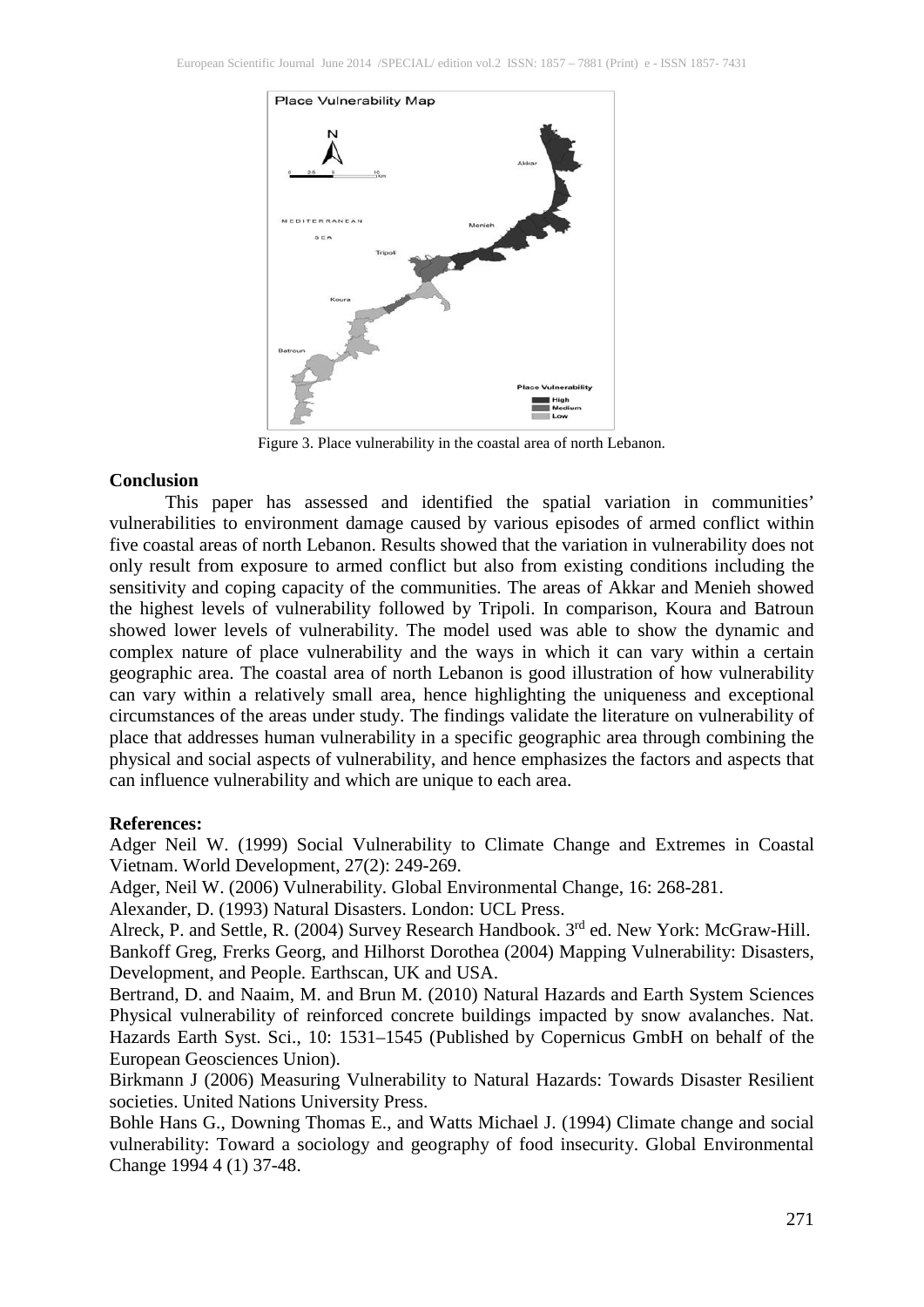Boruff, B.J.; Emrich, C., and Cutter, S.L. (2005) Erosion hazard vulnerability of US coastal counties. Journal

of Coastal Reaearch. 21(5), 932-942. West Palm Beach (Florida), ISSN 0749-0208.

Briguglio, Lino (1995) Small Island Developing States and Their Economic Vulnerabilities. World Development, 23(9), pp. 1615-1632.

Central Administration of Statistics (2007) National Survey of Households Living Conditions. Report of families living conditions. Lebanon: Chemaly and Chemaly.

Clark George E., Moser Susanne C., Ratick Samuel J., Dow Kirstin, Meyer William B., Emani Srinivas, Jin Weigen, Kasperson Jeanne X., Kasperson Roger E. and Schwartz Harry E. (1998) Assessing the Vulnerability of Coastal Communities to Extreme Storms: The Case of Revere, MA., USA. Mitigation and Adaptation Strategies for Global Change 3(1): 59-82.

Cross, John A. (2001) Megacities and small towns: different perspectives on hazard vulnerability. Environmental Hazards, 3: 63-80.

Cutter, Susan L. (1996) Vulnerability to Environmental Hazards. Progress in Human Geography, 20(4): 529-539.

Cutter Susan L., Mitchell Jerry, T., Scott Michael S. (2000) Revealing the Vulnerability of People and Places: A Case Study of Georgetown Country, South Carolina. Annals of the Association of American Geographers, 90(4): 713-737.

Cutter Susan L., Boruff Bryan J., and Shirley Lynn W. (2003) Social Vulnerability to Environmental Hazards. Social Science Quarterly, 84(2): 242-261.

Cutter Susan L., Barnes Lindsey, Berry Melissa, Burton Christopher, Evans Elijah, Tate Eric, Webb Jennifer (2008) A place-based model for understanding community resilience to natural disasters. Global Environmental Change, 18: 598–606.

Das, R. and Davidson, J., with Fleming-Farrell, N. ed. (2011). Profiles of Poverty: The human face of poverty in Lebanon. Lebanon: Dar Manhal al Hayat.

Douglas J. (2007) Physical vulnerability modelling in natural hazard risk assessment. Nat. Hazards Earth Syst. Sci., 7: 283–288 (Published by Copernicus GmbH on behalf of the European Geosciences Union).

Dunno, Carly Hertz (2011) Measuring Social Vulnerability to Natural Hazards: An Examination of the United States Virgin Islands. PhD thesis, directed by Dr. Rick Bunch, Faculty of The Graduate School, University of North Carolina at Greensboro, pages 1-207.

El-Kak, M. H. (2000) Towards a Regionally Balanced Development. In: UNDP (United Nations Development Programme), Conference on Linking Economic Growth and Social Development in Lebanon. Beirut, Lebanon 11–13 January 2000. Beirut: UNDP, Conference Proceedings.

FAO (Food and Agriculture Organization of the United Nations) (2006) Lebanon: Damage and Early Recovery Needs Assessment of Agriculture, Fisheries and Forestry. Italy: Food and Agriculture Organization of the United Nations.

Flint Courtney G. and Luloff A.E. (2005) Natural Resource-Based Communities, Risk, and Disaster: An Intersection of Theories. Society and Natural Resources, 18:399–412.

Füssel Hans-Martin (2006) Vulnerability: A Generally Applicable Conceptual Framework for Climate Change Research. Global Environmental Change, 17: 155–167.

Gallopín, Gilberto C. (2006) Linkages between vulnerability, resilience, and adaptive capacity. Global Environmental Change, 16: 293-303.

Gleditsch, Nils Petter; Wallensteen Peter, Eriksson Mikael, Sollenberg Margareta & Strand Håvard (2002) Armed Conflict 1946-2001: A New Dataset. Journal of Peace Research 39(5):

Hanafi, S. (2008) Nahr El Bared Refugee Camp Crisis (Lebanon): Socioeconomic Impact Assessments and Recovery Plan for Areas Surrounding Nahr Al Bared Refugee Camp – Final Report Submitted to World Bank.

Institute of the Environment (2007) Integrated Management of East Mediterranean Coastlines: Assessment Report. Lebanon: University of Balamand.